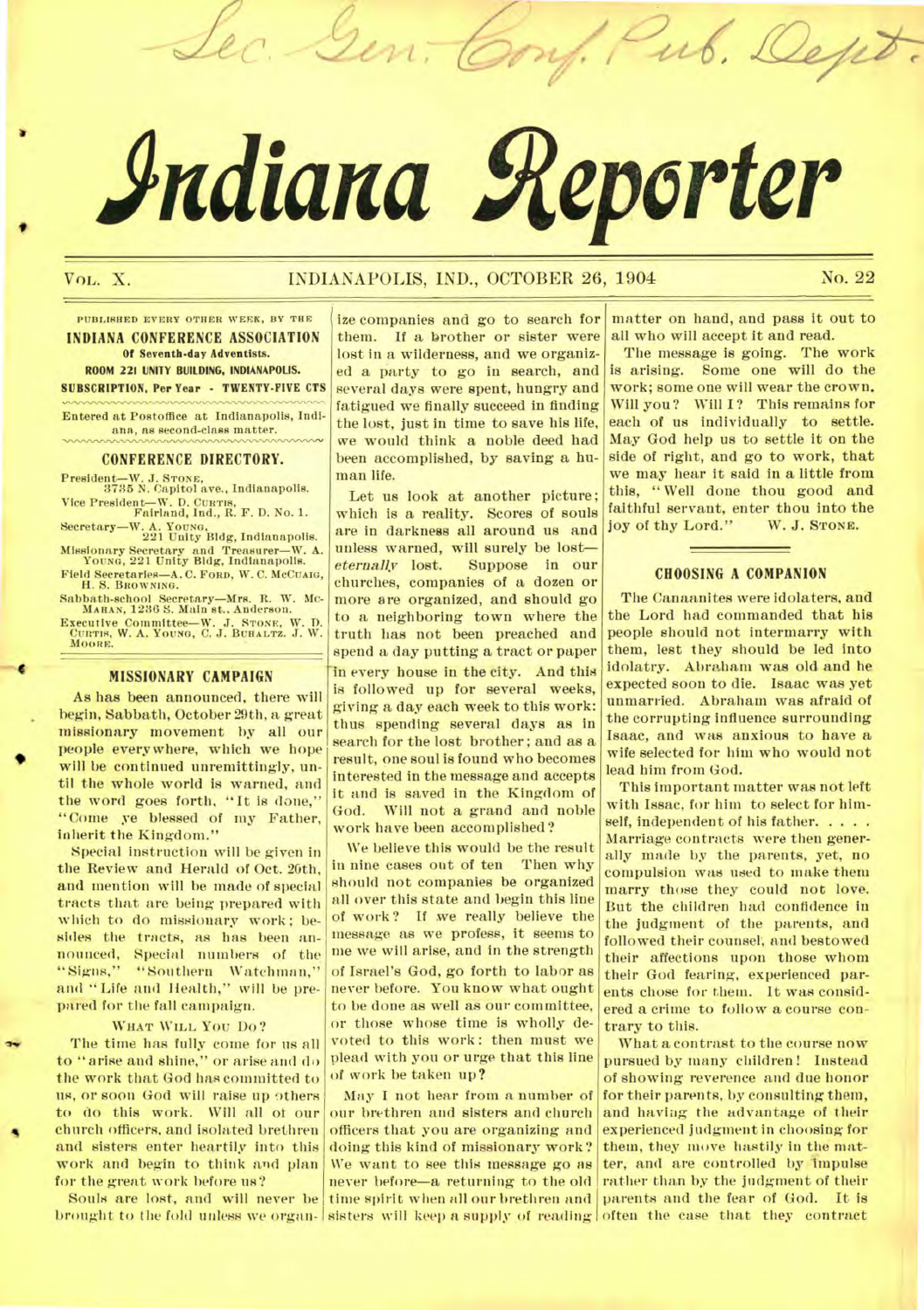marriage without even the knowledge of their parents. And, in many instances; their lives are imbittered by hasty marriages, because the sonin-law or the daughter-in-law feels under no obligations to make their parents happy.

Young men and women sometimes manifest great independence upon the subject of marriage, as though the Lord had nothing to do with them, or they with the Lord, in the matter; and that it was purely a matter of their own, which neither God nor their parents should in anywise control. They seem to think that the bestowal of their affections is a matter in which self alone should be consulted. Such make a serious mistake; and a few years of marriage experience generally teaches them that it is a miserable mistake. This is the great reason of so many unhappy marriages, in which there is so little true, generous love.

Isaac bad been trained in the fear of God to a life of obedience. And when he was forty years old, he submitted to have the God-fearing, experienced servant of his father choose for him. Children now from fifteen to twenty generally consider themselves competent to make their own choice, without the consent of their parents. Isaac's case is left on record, as an example for children to imitate in after generations, especially those who profess to fear God.

The course which Abraham pursued in the education of Isaac, that caused him to love a life of noble obedience, is recorded for the benefit of parents, and should lead them to command their households after<br>them. They should instruct their They should instruct their children to yield to, and respect, their authority. And they should feel that a responsibility rests upon them to guide the affections of their children, that they may be placed upon persons who their judgment would teach them would be suitable companions for their sons and daughters. It is a sad fact that Satan controls the affections of the young to a great extent. And some parents feel that the affections should not be guided or restrained. The course pursued by Abraham is a rebuke to all such.

MRS. E. G. **WHITE.** 

#### **WORK OF INSTITUTE**  (CONTINUED)

Christian educators are often confronted with the question: What is the matter with the public school books? Why can't you use them?

It is with the hope of helping our brethren and sisters in Indiana to see why we cannot use the popular school books of to-day, and also to help them to better appreciate the work that we are attempting to do in our Christian schools, that this summary of the institute wqrk is given through the columns of the Reporter.

Over and over again, the teachers were brought to the place where they were forced to ask : What shall we do for suitable reading books for our Christian schools? It may be asked: Why should the subject of readers be so perplexing?

What is reading? We have read much of late in the *Review* of Elder Conradi's efforts to establish a mission among the natives of East Africa and some of the difficulties he has had to meet. We read much about the war in the far East. What do we get from this reading? Do we not get new ideas of the native life in Africa ; new ideas of the German government; new ideas of the governments of Russia and Japan and of the people under those governments? Then is not reading, thought getting?

Since reading is thought getting, it means much to the child **as** to what. is given him to read. After examining the popular readers of to-day which are filled with mythology, no Christian parent who senses his responsibility would be willing to have them placed in the hands of his child. It is nothing uncommon to find onehalf or even more of each reader made up of myth stories. Do you wonder then that teachers are perplexed over the subject of readers? God has placed in the hands of C iristian teachers, human minds very susceptible to impressions, so it becomes his duty to see that only true and pure thoughts enter the mind of the child as the result of his teaching.

The teachers of Indiana expressed a wish that we might have a series of readers whose subject matter would be based upon the Bible and natural sciences At present we have Subscribe for the Reporter 25 cts. our schools. What shall we do? that kind of reading that will fill

Shall we use the popular readers until we can get some of our own? The teachers of Indiana will answer in the negative. They are willing to struggle and work, making use of the Little Friend, Youth's Instructor, and the primary readers which have been prepared, rather than to place falsehood before the children for food for their young minds.

Thought getting is not all there is to reading. That is the first step, but the second step is thought giving. Much attention was given during the institute to the second step. In Neh. 8:8, we have a very good law for readiug: "So they read in the book in the law of God distinctly, and gave the sense, and caused them to understand the reading."

How to teach reading to little people is a most important part of a teacher's work. When the right foundation is laid, the future work in reading is a natural outcome. It is generally considered that the first work in reading should consist largely of teaching from objects. The child gives his thoughts which the object has suggested and the teacher writes upon the blackboard the thought which the child has expressed. A thought expressed in words is a sentence. Since the fundamental essentials of reading are thoughtgetting and thought-giving, this foundation work should receive most careful attention. While the complete sentence should come first in thought-giving, the child should be taught to get the thoughts of others for himself. The thought he expressed is made up of words. The word should be made familiar to him by associating it with the object itself: or with a picture of the object which it represents. When he is in possession of the idea, he should be made familiar with the form and sounds which embody it. Much time should be given to word-study, preparatory to the study of the reading lesson. Phonic drills are very essential in making the child independent in his work. No one method of teaching reading is complete in itself, but a combining of the thought, sentence, and word methods produce very satisfactory results.

no series of readers of any kind for schools to place before our children It is a lamentable fact that there are many poor readers in the world. Should we not aim in our Christian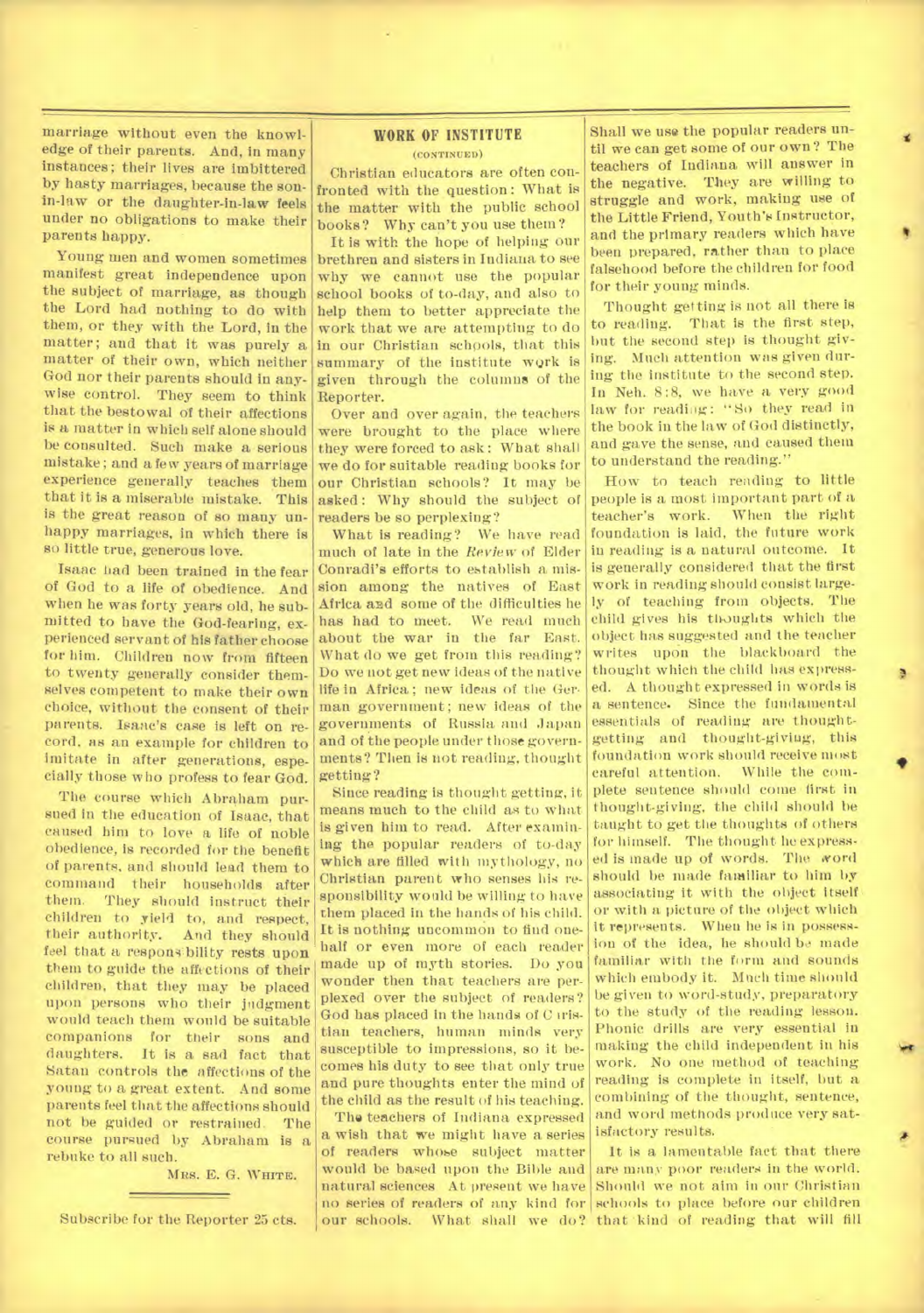them with a message? And then there will be no trouble about expression. Is it not right that we should teach our children to glorify God in their reading?

In very close connection with read ing comes the subject of spelling. It was decided by the members of the institute that this year should mark a new era in our Christian schools in the matter of thoroughness in teaching all of the common branches. One of the best and most complete spelling-books that can be found is to be used in our schools, and the best methods of teaching spelling were carefully considered.

It is not the object of the writer to give a detailed article on any of these subjects, but merely to lay before the readers of the Reporter in a brief way the work that we hope to accomplish as the result of the institute. We most earnestly solicit the hearty co-operation of all who have an interest in Christian education and ask to be remembered by you in prayer that our work this year may be of that character that God's approval *may* rest upon it.

A report of other branches will **4** appear in a future number.

**NETTIE** A.'Dunn, Sec. of Institute.

### **WHAT OTHER CONFERENCES ARE DOING**

At the recent conference session, of the Nebraska Conference, the following resolution was passed.

" Whereas, the Nebraska Conference has a large number of workers on its pay-roll, some of whom cannot be expected to become efficient public speakers, Therefore—

" Resolved, that this conference urge its incoming executive committee to carefully study this situation, and as far as may seem necessary, to arrange for some who have been laboring as conference employees to enter the canvassing or some other line of self-supporting work, and thus open the way to encourage suitable young men to enter the work, with a view of developing into strong laborers."

 $\overline{\phantom{0}}$ It will be noticed that this recommendation is similar to the one passed by the Indiana Conference at its last session, and the movement is our brethren and sisters throughout quite general in all the conferences. The time has fully come when the message is to be given with no uncer-

be seen, and *will be seen,* by the labors put forth by those whom God has called to the work. God has never called any one to give the Third Angel's. Message who cannot give it with results; and when men have labored for some length of time with but little to show for the efforts put forth, it would be far better for them to seek other lines of work, than to continue, and draw from God's treasury the sacred tithe that should go to pay fruitful laborers. It would be better for persons who have had but little success, to withdraw from the work, than to wait to have the committees ask them to take up other lines of work. May God help every worker to find his calling, and then do with his might what his hands find to do.

W. J. STONE, Pres. Ind. Conf.

#### OUR GOOD OLD **REVIEW**

I am informed that many of our brethren and sisters in Indiana are not taking our church paper, the *Review and Herald.* This ought not to he so. Every Seventh Day Adventist in Indiana should have the Old Review in order to keep abreast of the times and fully informed in regard to the progress of the work throughout the world.

I wish to urge the importance of this matter upon our brethren, and I ask our librarians to make a special effort to place the Review in every nome by obtaining their subscriptions If you cannot secure yearly subscriptions, obtain subscriptions fora less length of time. The paper is \$1.50 per year, \$1.00 for eight months, 75 cents for six months. 50 cents for four months, 40 cents for three months, and 25 cents for two months. Send all subscriptions to Elder W. A. Young, Indiaanapolis, Ind., 221 Unity Building.

The matter that will appear in the Review during the next three months will be of vital importance, and none of our people can afford to be without it: and I appeal most earnestly to our librarians, church elders, and deacons to interest themselves in this matter and help us to place this valuable paper in the homes of all the state.

tain sound, and when results must of our people are in danger of losing The message is going with power in all parts of the world, and many

sight of what is being done, and falling behind in the work and losing eternal life. The message now is, "Awake!" "Awake!" "Awake!" "Get ready!" "Get ready!" "Get ready" to meet the Bridegroom! W. J. STONE.

### **THE COLORED WORK**

Undoubtedly most of our people have seen the notice and articles in the Review and Herald of the offering that is to be taken Sabbath, November 5th, to aid in the colored work in the South.

The work for the colored people has been greatly neglected, and God is calling for the message to be given to that race before the way closes, and it becomes much more difficult to give them the message than at the present time. Every year the breach is becoming greater, and it is becoming more difficult to work for the colored people. The efforts in behalf . of the colored work have been fully as fruitful as those for the whites.

We hope that in consideration of the other calls, our people will be as liberal as possible in donating at this time for this work, and we ask our church officers to not neglect this offering Sabbath, Nov. 5, but encourage our brethren and sisters to donate liberally to this important work. W. J. STONE.

#### **HOW TO PRESENT THE THIRD ANGEL'S MESSAGE TO YOUR FRIENDS**

No doubt you have relatives, friends and neighbors to whom you would like to present the Third Angel's Message in a strong, pleasing, and attractive manner. *We*  believe the Third Angel's Message series of the *Signs of the Times,*  which will be issued during the month of November, will supply this want. There will be four papers in the series, each with cover, and each filled with short, pithy articles on Present truth.

Prices will be as follows:—

From one to four sets of four papers each . . . . . . 20 cents a set. Five or more sets to single names and addresses . . . 15 cents a set. Five to twenty sets to one address  $\ldots$   $\ldots$   $\ldots$  12 cents a set Twenty-five or more sets to one  $address$  . . . . 10 cents a set. For description of the series, address,

SIGNS OF THE TIMES, Mountain View, Cal.